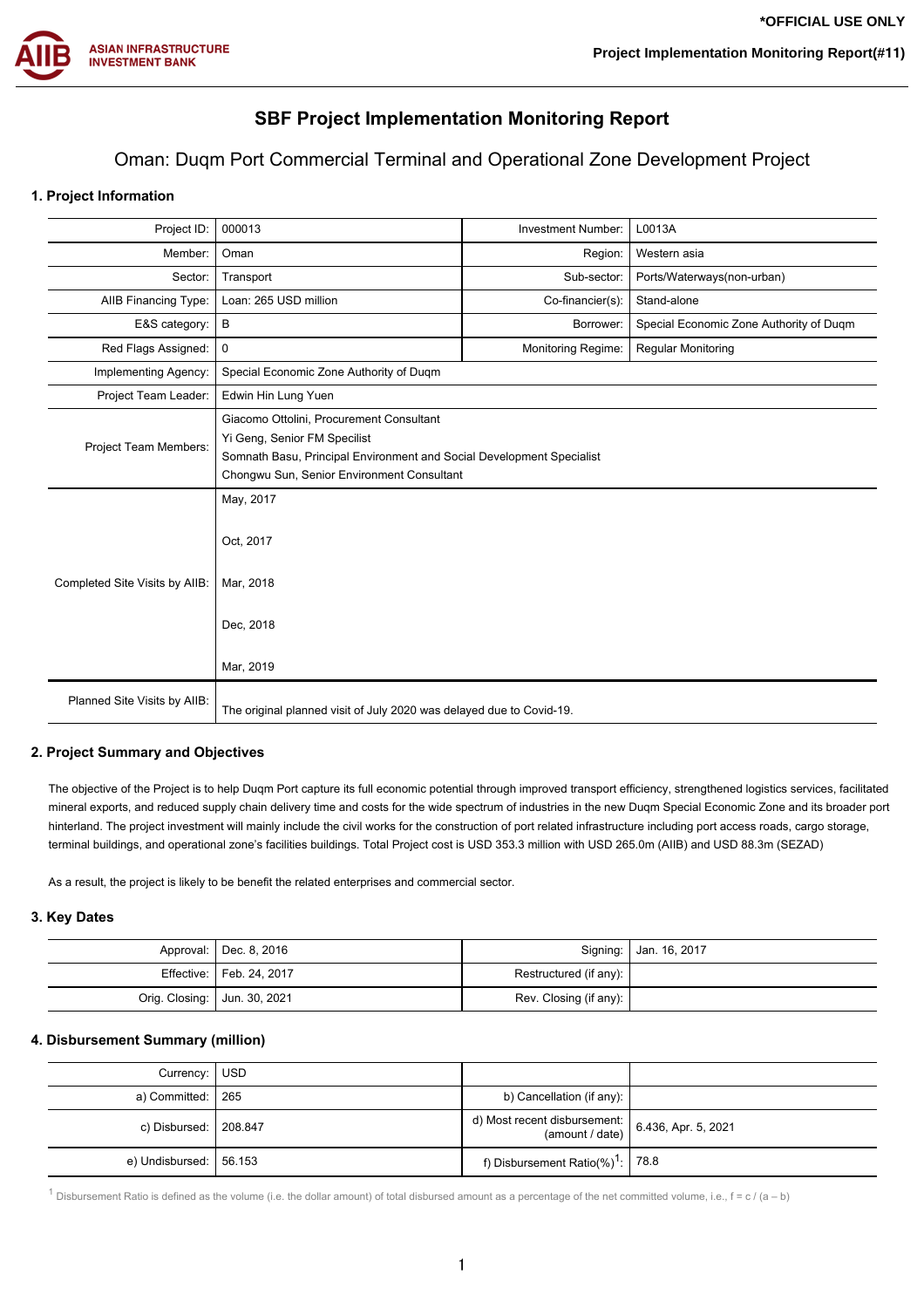

# **Project Implementation Monitoring Report(#11)**

## **5. Project Implementation Update**

Construction is progressing well with around 99.28% of work completed.

- Phase 1: completion was achieved on 10 Mar 2020.
- Phase 2: SEZAD is awaiting the Engineer's report to formalise the cost the second Extension of Time (EOT-2) cliams.

| <b>Components</b>                                                                                                | <b>Physical</b><br><b>Progress</b>                              | <b>Environmental &amp; Social Compliance</b>                                                                                                                                                                                             | <b>Procureme</b><br>nt |
|------------------------------------------------------------------------------------------------------------------|-----------------------------------------------------------------|------------------------------------------------------------------------------------------------------------------------------------------------------------------------------------------------------------------------------------------|------------------------|
| Component 1: Port related<br>infrastructure completed at the<br>terminals on the Commercial Quay<br>(US\$244.74) | <b>Physical Progress:</b><br>Approx. 99.28%<br>(as of Sep 2020) | Full compliance with Environmental & Social Safeguards<br>•Construction Environmental Management Plan (CEMP) in place and disclosed<br>on SEZAD and AIIB websites<br>Daily HSE site visits and Monthly HSE Audits are being carried out. | No issues              |
| Component 2: Construction<br>Supervision<br>(100% funded through counterpart<br>funds)                           | <b>Consultants were</b><br>recruited prior to<br>loan approval  | N/A                                                                                                                                                                                                                                      | No issue               |
| Component 3:<br><b>Project Management</b><br>(100% funded through counterpart<br>funds)                          | <b>Full Project</b><br>Management<br>Team on board              | N/A                                                                                                                                                                                                                                      | No issue               |

#### Financial Management:

We have received and reviewed the financial report ending June 2020 with minor feedback to SEZAD.

### **6. Status of the Grievance Redress Mechanism (GRM)**

GRM mechanism is operational at: https://duqm.gov.om/sezad/community/grievance-redress-mechanism-sgrm

We have not received any grievence or complaints cases so far.

#### **7. Results Monitoring**

Data will start to be collected from the end of this year.

Baseline Year: Aug. 12, 2016 End Target Year: Dec. 31, 2030

#### Project Objective Indicators #1

Annual gross revenues with the Project (USD million)

| Year             | Target | Actual | Others, if any  |
|------------------|--------|--------|-----------------|
| 12, 2016<br>Aug. | 1.82   | 1.82   | <b>Baseline</b> |

#### Project Objective Indicators #2

Annual gross revenues with the Project (USD million)

| Year          | <b>Target</b> | Actual | Others, if any |
|---------------|---------------|--------|----------------|
| Dec. 31, 2020 | 1.82          | N/A    |                |

#### Project Objective Indicators #3

Annual gross revenues with the Project (USD million)

|  | Year | arget | Actual | <b>Others</b><br>. if anv |
|--|------|-------|--------|---------------------------|
|--|------|-------|--------|---------------------------|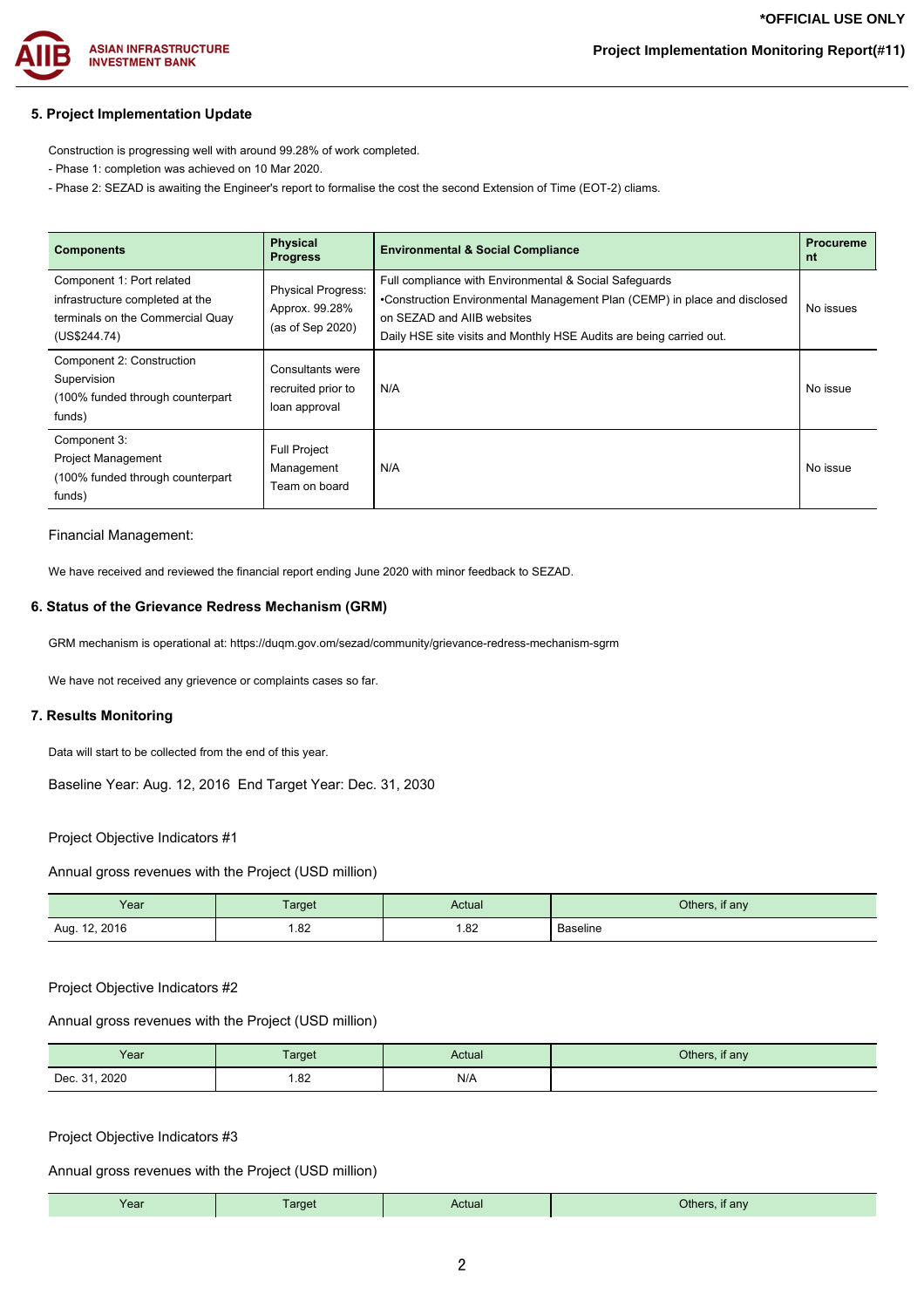**\*OFFICIAL USE ONLY**



| Dec. 31, 2021 |
|---------------|

Project Objective Indicators #4

Annual gross revenues with the Project (USD million)

| Year          | Target | Actual | Others, if any |
|---------------|--------|--------|----------------|
| Dec. 31, 2025 | 290    | N/A    |                |

Project Objective Indicators #5

## Annual gross revenues with the Project (USD million)

| Year          | <b>Target</b> | Actual | Others, if any |
|---------------|---------------|--------|----------------|
| Dec. 31, 2030 | 360           | N/A    |                |

#### Intermediate Result Indicators #1

## Total dry bulk mineral annual exports (millions Ton)

| Year               | <b>Target</b>    | Actual | Others, if any  |
|--------------------|------------------|--------|-----------------|
| . 12, 2016<br>Aug. | - -<br>ぃぃ<br>ບ.ບ | ບ.ບ    | <b>Baseline</b> |

## Intermediate Result Indicators #2

## Total dry bulk mineral annual exports (millions Ton)

| Year          | Target             | Actual | Others, if any |
|---------------|--------------------|--------|----------------|
| Dec. 31, 2020 | <u>. . </u><br>ບ.ບ | N/A    |                |

#### Intermediate Result Indicators #3

## Total dry bulk mineral annual exports (millions Ton)

| Year          | Target | Actual | Others, if any |
|---------------|--------|--------|----------------|
| Dec. 31, 2021 | 6.6    | N/A    |                |

#### Intermediate Result Indicators #4

Total dry bulk mineral annual exports (millions Ton)

| Year                           | Target  | Actual | Others, if any |
|--------------------------------|---------|--------|----------------|
| Dec. 31, 2025<br>$\sim$ $\sim$ | 11<br>. | N/A    |                |

### Intermediate Result Indicators #5

## Total dry bulk mineral annual exports (millions Ton)

| Year          | <b>Target</b> | Actual | Others, if any |
|---------------|---------------|--------|----------------|
| Dec. 31, 2030 | 19.7          | N/A    |                |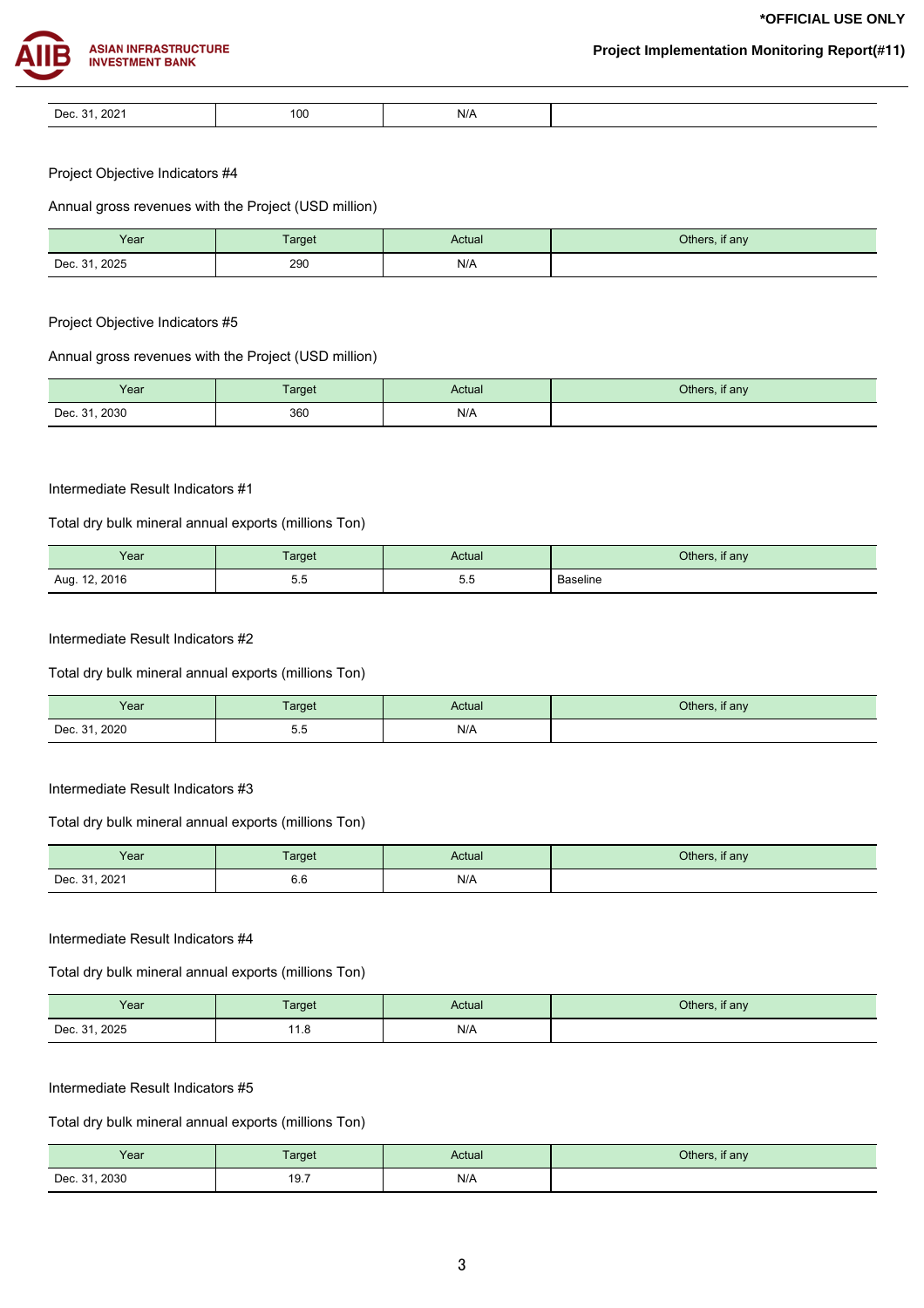

#### Intermediate Result Indicators #6

Cargo consignment dwell time in port: (a) 93% of annual cargo throughput

| Year          | Target  | Actual | Others, if any |
|---------------|---------|--------|----------------|
| Dec. 31, 2021 | <5 days | N/A    |                |

## Intermediate Result Indicators #7

Cargo consignment dwell time in port: (a) 93% of annual cargo throughput

| Year          | <b>Target</b> | Actual | Others, if any |
|---------------|---------------|--------|----------------|
| Dec. 31, 2025 | ≲5 days       | N/A    |                |

#### Intermediate Result Indicators #8

Cargo consignment dwell time in port: (a) 93% of annual cargo throughput

| Year          | <b>Target</b> | Actual | Others, if any |
|---------------|---------------|--------|----------------|
| Dec. 31, 2030 | <5 days       | N/A    |                |

### Intermediate Result Indicators #9

Cargo consignment dwell time in port: (b) 6% of annual cargo throughput

| Year          | <b>Target</b> | Actual | Others, if any |
|---------------|---------------|--------|----------------|
| Dec. 31, 2021 | <= 9days      | N/A    |                |

## Intermediate Result Indicators #10

Cargo consignment dwell time in port: (b) 6% of annual cargo throughput

| Year          | Target       | Actual | Others, if any |
|---------------|--------------|--------|----------------|
| Dec. 31, 2025 | $\leq$ 9days | N/A    |                |

#### Intermediate Result Indicators #11

Cargo consignment dwell time in port: (b) 6% of annual cargo throughput

| Year          | <b>Target</b> | Actual | Others, if any |
|---------------|---------------|--------|----------------|
| Dec. 31, 2030 | $\leq$ 9days  | N/A    |                |

## Intermediate Result Indicators #12

Cargo consignment dwell time in port: (c) 1% of annual cargo throughput

| Year          | Target   | Actual | Others, if any |
|---------------|----------|--------|----------------|
| Dec. 31, 2021 | >10 days | N/A    |                |

#### Intermediate Result Indicators #13

Cargo consignment dwell time in port: (c) 1% of annual cargo throughput